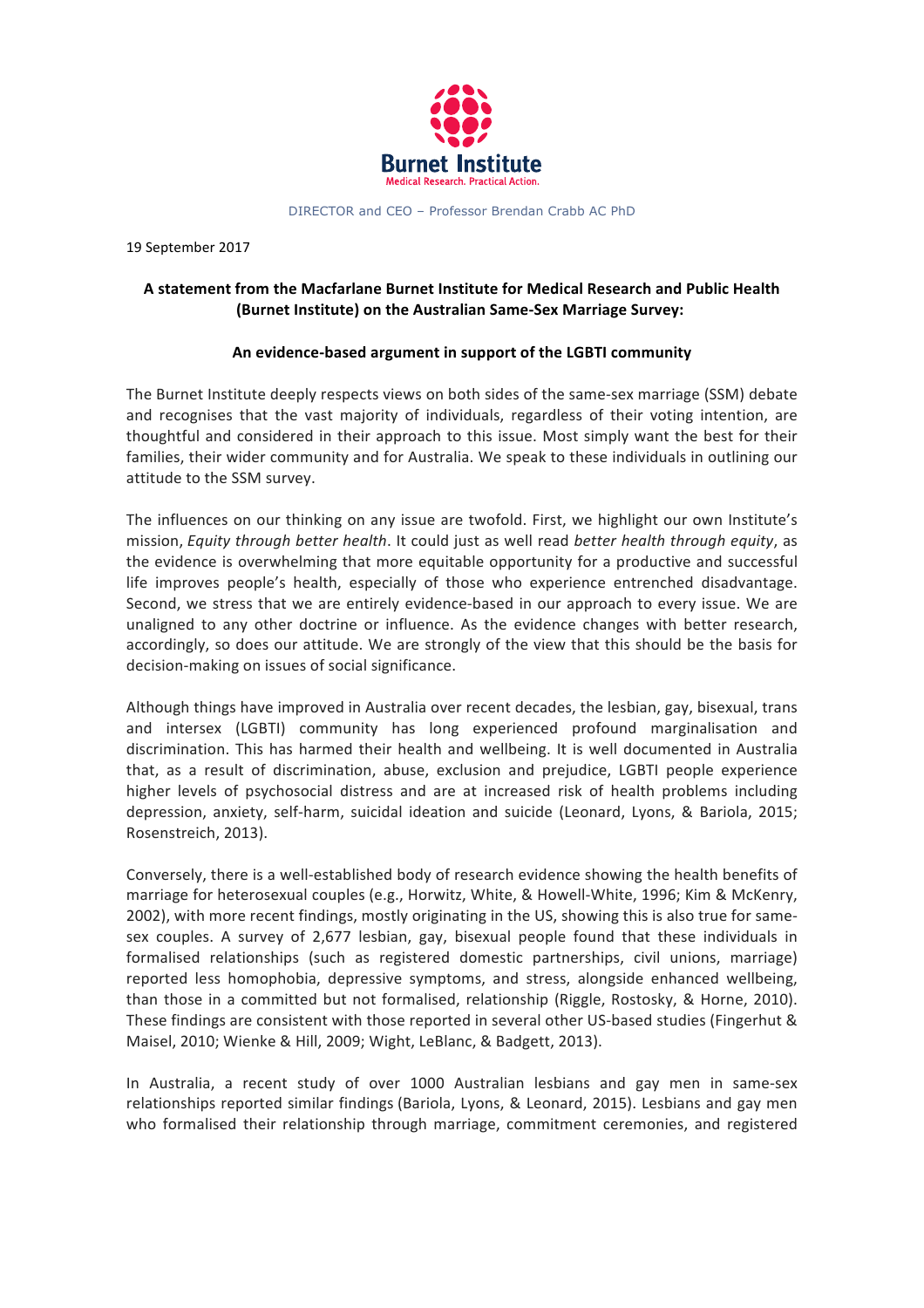domestic partnerships had significantly better mental health than those who had not formalised their relationship (Bariola et al., 2015).

In light of the social exclusion experienced by the LGBTI community, formal legal recognition of marriage for same sex couples will improve the health and wellbeing of broader members of the LGBTI community and *not just those in committed relationships* or those wanting to marry. Sexual minority populations living in high-prejudice communities have been shown to experience elevated rates of suicide, homicide/violence and cardiovascular diseases (Hatzenbuehler et al, 2014). Studies conducted in the US have shown that simply living in a jurisdiction that legally sanctions same-sex marriage has positive implications for the health of lesbians, gay men and bisexual men and women (Hatzenbuehler, McLaughlin, Keyes, & Hasin, 2010; Kail, Acosta, & Wright, 2015).

It also needs to be acknowledged that the current debate on SSM itself has the potential to be stressful and hurtful to an already vulnerable LGBTI community, especially the young. In the US, the mental health of LGB people was shown to suffer during referendum debates on marriage equality relative to those living in states without such referenda (Hatzenbuehler, McLaughlin, Keyes, & Hasin, 2010).

As for the non-LGBTI community, there is no credible evidence in any jurisdiction that poorer outcomes for these people result when laws have changed in support of SSM.

By no means is it the Burnet Institute's role to tell anyone how to vote. But as one of Australia's most established and trusted health research agencies with expertise in this area we are compelled to highlight the evidence associated with this debate. On the basis of the evidence summarised above, and on the understanding that equity drives better health, the Burnet Institute endorses marriage equality in Australia that is legislated in law.

Professor Brendan Crabb AC, Director and CEO

## **References**

Bariola, E., Lyons, A., & Leonard, W. (2015). The mental health benefits of relationship formalisation among lesbians and gay men in same-sex relationships. Australian and New Zealand Journal of Public *Health, 39*(6), 530-535. doi: 10.1111/1753-6405.12432

Fingerhut, A. W., & Maisel, N. C. (2010). Relationship formalization and individual and relationship wellbeing among same-sex couples. Journal of Social and Personal Relationships, 27(7), 956-969. doi: 10.1177/0265407510376253

Hatzenbuehler, M. L., McLaughlin, K. A., Keyes, K. M., & Hasin, D. S. (2010). The impact of institutional discrimination on psychiatric disorders in lesbian, gay, and bisexual populations: A prospective study. *American Journal of Public Health, 100*(3), 452-459. doi: 10.2105/ajph.2009.168815

Hatzenbuehler, M. L., O'Cleirigh, C., Grasso, C., Mayer, K., Safren, S., & Bradford, J. (2012). Effect of Same-Sex Marriage Laws on Health Care Use and Expenditures in Sexual Minority Men: A Quasi-Natural Experiment. American Journal of Public Health, 102(2), 285-291. doi: 10.2105/ajph.2011.300382 Hatzenbuehler, M. L., McLaughlin, K. A., Keyes, K. M., & Hasin, D. S. (2010). The impact of institutional discrimination on psychiatric disorders in lesbian, gay, and bisexual populations: A prospective study. *American Journal of Public Health, 100(3)*, 452- 459.